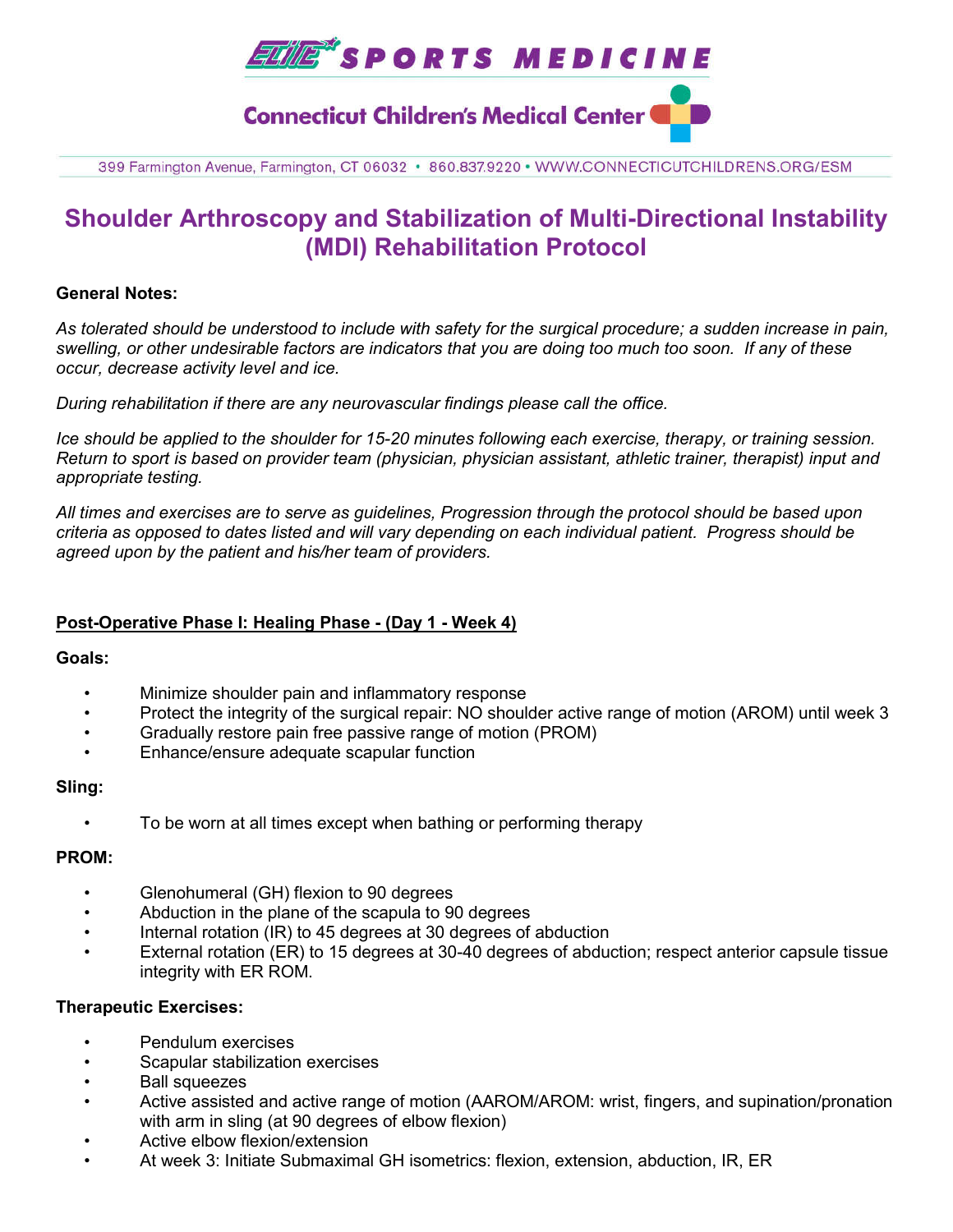

399 Farmington Avenue, Farmington, CT 06032 · 860.837.9220 · WWW.CONNECTICUTCHILDRENS.ORG/ESM

# **Shoulder Arthroscopy and Stabilization of Multi-Directional Instability (MDI) Rehabilitation Protocol**

### **Modalities/Education:**

- Frequent cryotherapy for pain and inflammation
- Pre-modulated electrical stimulation to shoulder for pain reduction
- Patient education regarding posture, joint protection, positioning, hygiene, etc.

#### **Manual:**

- Scar and soft tissue mobilization as needed
- Joint mobilizations as needed

## **Post-Operative Phase II: Motion Phase - (Week 4 – Week 6)**

## **Goals:**

- Minimize shoulder pain and inflammatory response
- Protect the integrity of the surgical repair
- Progress ROM
- Begin light waist level activities

#### **Sling:**

- Discontinue use of pillow as directed by physician after week 4.
- Begin to wean from sling between weeks 5-6 as directed by MD.
- Discontinue sling as directed by physician after week 6

#### **ROM:**

- Progress shoulder ROM (do not force any painful motion)
	- o Forward flexion to 140 degrees
	- o Abduction in the plane of the scapula to 120 degrees
	- o IR to 60 degrees at multiple angles of abduction
	- o ER to 30 degrees at 0-40 degrees of abduction then progress to multiple angles of abduction

#### **Therapeutic Exercises:**

- Gentle Posterior capsular stretching as needed
- Progress to AAROM/AROM exercises of the shoulder with proper GH rhythm
	- $\circ$  Full active elevation in the scapular plane should be achieved before beginning active elevation in other planes
- Continue AROM of elbow, wrist, and hand
- Progress scapular stabilization exercises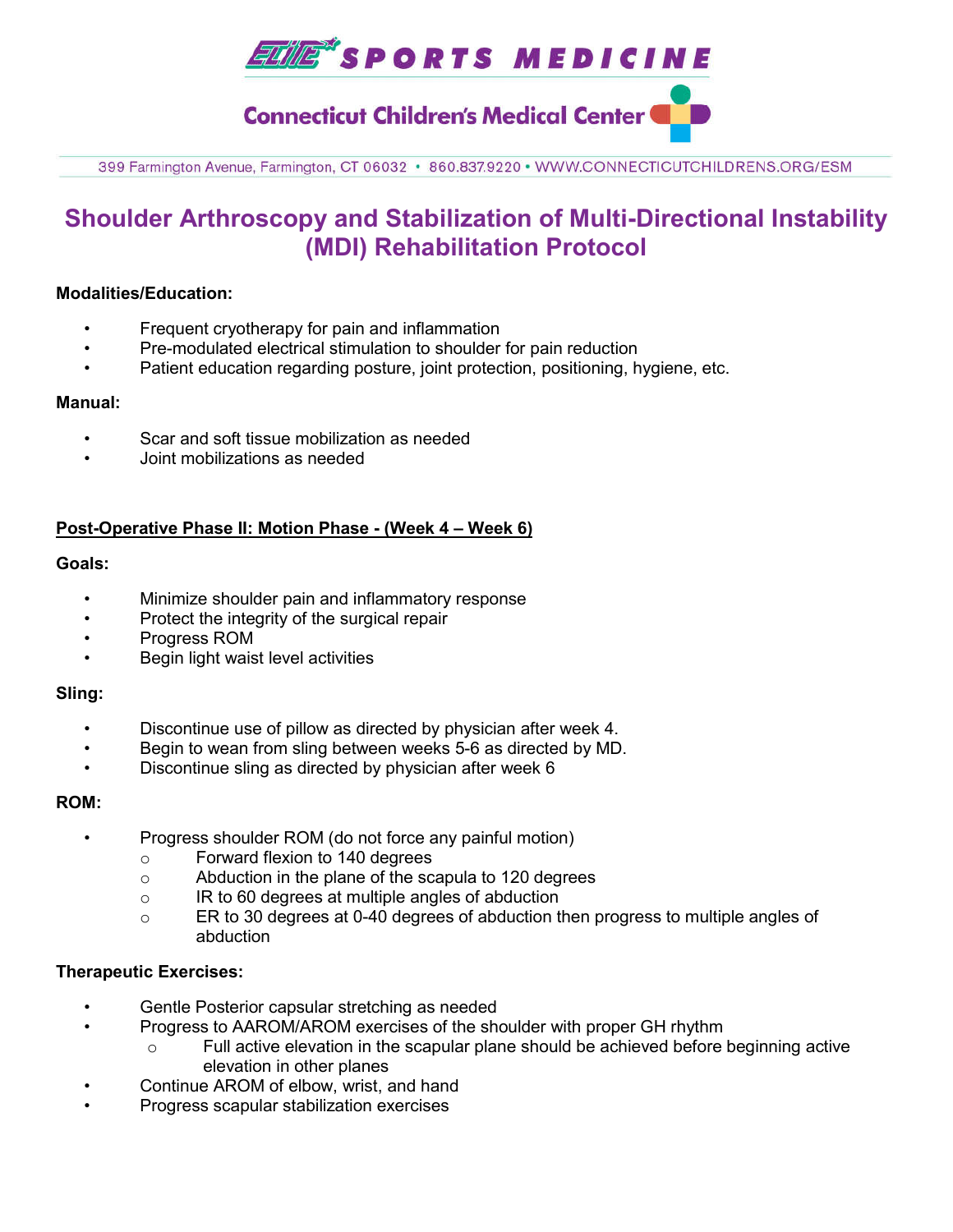

399 Farmington Avenue, Farmington, CT 06032 · 860.837.9220 · WWW.CONNECTICUTCHILDRENS.ORG/ESM

# **Shoulder Arthroscopy and Stabilization of Multi-Directional Instability (MDI) Rehabilitation Protocol**

## **Modalities:**

- Continue cyrotherapy for pain and inflammation
- Pre-modulated electrical stimulation to shoulder for pain reduction

#### **Manual:**

- Scar and soft tissue mobilization as needed
- Joint mobilizations as needed

## **Post-Operative Phase III: Strengthening Phase - (Week 6 – Week 10)**

## **Goals:**

- Achieve normal GH and scapular rhythm
- Progress A/PROM
- Remain pain free for all exercises

## **ROM**

- Progress shoulder ROM (do not force any painful motion)
	- o Forward flexion to 180 degrees
	- o Abduction in the plane of the scapula to 160 degrees
	- o IR to WNL degrees at multiple angles of abduction
	- o ER to 60 degrees at 0-40 degrees of abduction then progress to multiple angles of abduction

#### **Therapeutic Exercises:**

- Progress as tolerated, concentric and eccentric exercises
	- $\circ$  Achieve PROM/AROM in a given plane before strengthening in that plane
- Initiate:
	- o Closed chain activities
	- o UBE: no resistance
	- o ER/IR strengthening
		- Side lying ER with towel roll
		- Manual resistance to ER in supine in scapular plane
		- ER/IR with exercise tubing at 0 degrees of abduction (towel roll)
	- o Prone rowing at 30/45/90 degrees of abduction to neutral arm position
	- o Begin rhythmic stabilization drills at week 8
		- ER/IR in the scapular plane
		- Flexion/extension and adduction/abduction at various angles of elevation
- Progress AROM to isotonics: flexion, scaption, abduction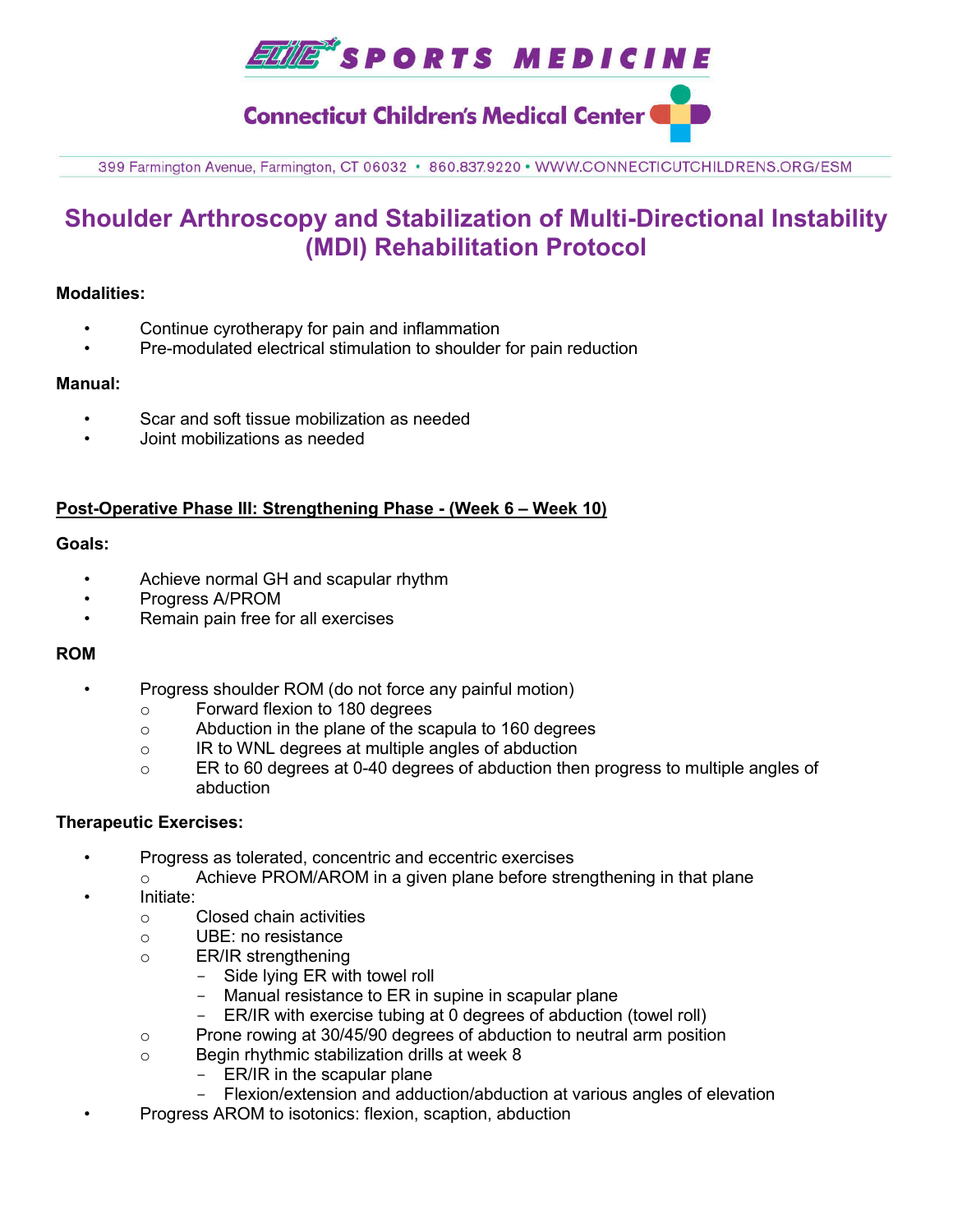

399 Farmington Avenue, Farmington, CT 06032 · 860.837.9220 · WWW.CONNECTICUTCHILDRENS.ORG/ESM

# **Shoulder Arthroscopy and Stabilization of Multi-Directional Instability (MDI) Rehabilitation Protocol**

### **Manual:**

- Scar and soft tissue mobilizations as needed
- Joint mobilizations as needed

## **Cardio:**

Stationary bike, Elliptical with light upper body, Stair climber

## **Modalities:**

- Continue cyotherapy for pain and inflammation
- Pre-modulated electrical stimulation to shoulder for pain reduction
- Continued patient education: posture, joint protection, positioning, hygiene, etc.

## **Post-Operative Phase IV: Activity Phase - (Week 10 – Week 16)**

#### **Goals:**

- Progress strength, endurance, neuromuscular control
- Begin shoulder height functional activities
- Gradual and planned buildup of stress to anterior joint capsule

#### **ROM**

• Progress shoulder ROM to WNL (do not force any painful motion)

#### **Precautions:**

- Do not overstress the anterior capsule with aggressive overhead activities/strengthening
- Avoid contact sports/activities
- Patient education regarding a gradual increase to shoulder activities

#### **Activity:**

- Continue A/PROM as needed
- Progress strengthening to focus on both upper and lower segments:
	- o PNF patterns
	- o IR resistive band at 45, 90 degrees of abduction
- Increase resistance for UBE
- Progress isotonic strengthening if patient demonstrates no compensatory strategies, is not painful, and has no residual soreness

# **Manual**: as needed